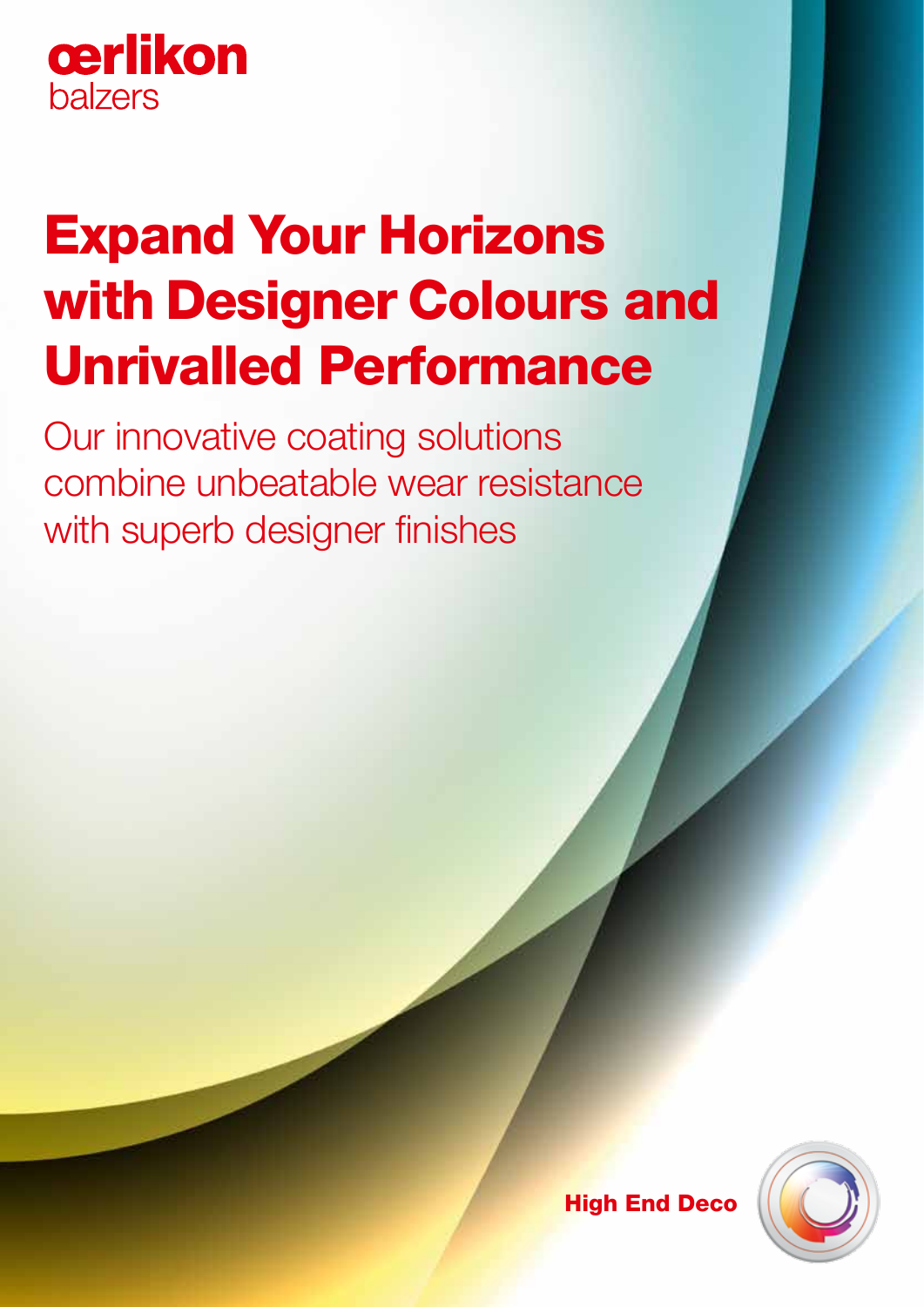### **Wristwatches**

High-end colours for cases and components. Highly resistant to scratches and abrasive wear. Excellent resistance to chemicals (alcohol). Hypoallergenic.



### Vehicle interiors

Stylish colouring for metal and metalized plastic trim. Highly resistant to scratches and abrasive wear. Guaranteed compliance with the strictest safety requirements.



### Writing implements and office equipment

Substitute for gold, palladium, and rhodium plating. Attractive colours. Resistant to scratches and abrasive wear. Excellent resistance to chemicals and to corrosion caused by sweat. Hypoallergenic.



#### Plumbing fixtures

Exquisite colouring on metal and metalized plastic components. No surface texture irregularities. Highly resistant to abrasive wear and scratches. Excellent resistance to chemicals.



### Consumer electronics

Colours for metallic and ceramic outer parts: elegant and resistant to scratches and abrasive wear.

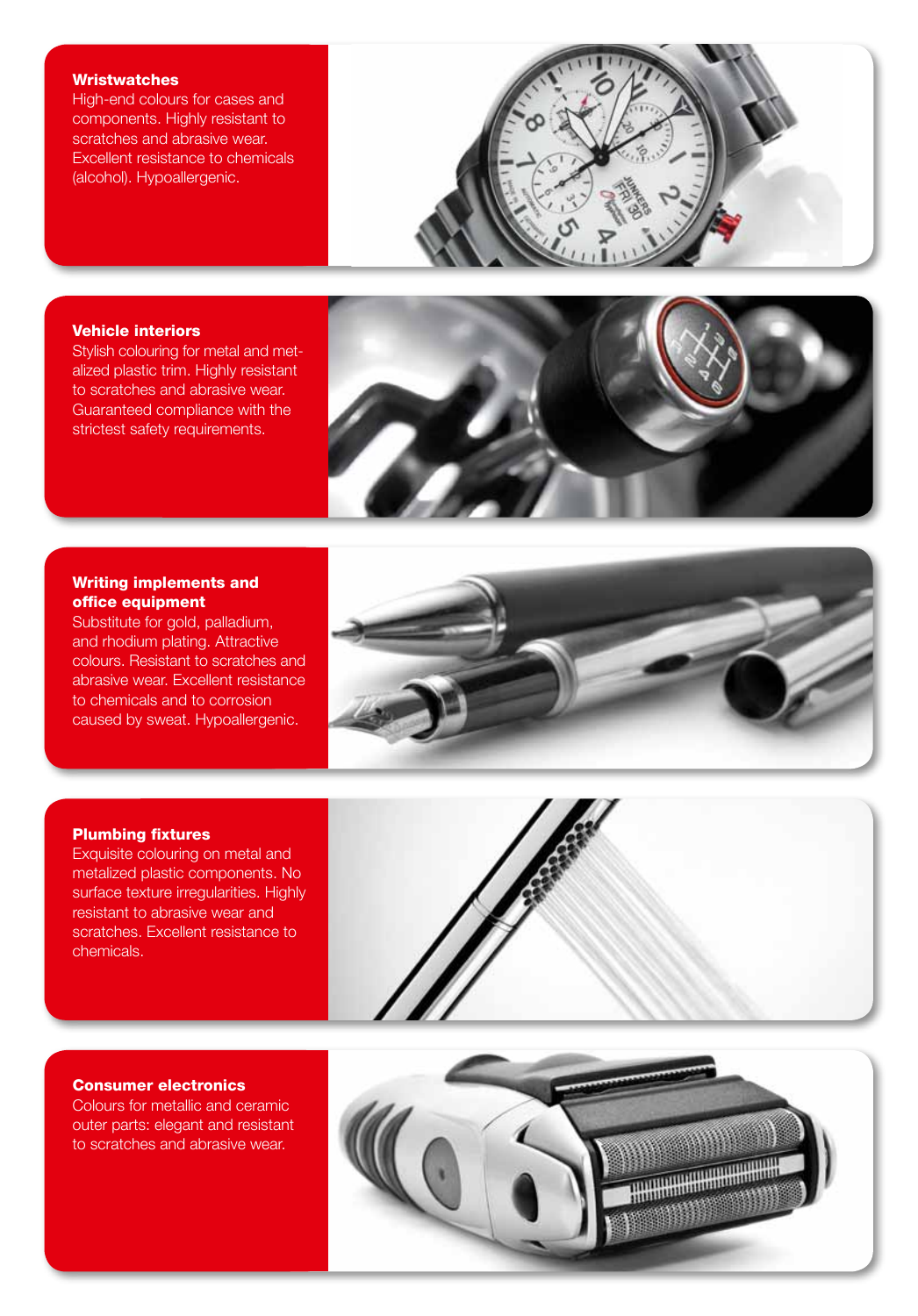## Oerlikon Balzers is the key to redefining aesthetics

Interested in seeing your customers brimming with excitement? Oerlikon Balzers' wear protection colour coatings are guaranteed to achieve that effect when used to finish your products – and all with an extremely wide selection of colours,

long life, and high performance. The result? Greater scope for inspiration, creation, and production than ever before – all made possible by the world's technology leader in wear protection solutions.

### Decorative coatings: Wear protection solutions with an engaging design.

Oerlikon Balzers' latest innovation is characterized by a large variety of elegant colours and, accordingly, by its decorative appeal. In addition, it is hard and resistant to wear and scratches as needed for decorative appliances.

### BALINIT: Radiant colour coatings known throughout the world.

With their extreme hardness, extraordinary wear resistance, and high resistance to scratches, Oerlikon Balzers' BALINIT® coatings leave nothing to be desired. In addition, the wide range of colours in which they are available make them ideal for decorative use.

### BALIQ Design: An innovative coating generation with a wide variety of colours.

BALIQ DESIGN coatings offer revolutionary coating properties, such as extreme smoothness and excellent hardness in many colours. Or, to put it more simply, sophisticated style and wear protection all in one single coating!

# Colour COATINGS

### GOOD TO KNOW!

PVD: the key to innovative colour coatings Physical Vapour Deposition is an environmentally friendly, purely physical coating method in which a vacuum chamber is used to vaporize solid metal and deposit it on the substrate being coated, after which the vapour is condensed in order to form the desired coating. The result? Highly durable, decorative colour coatings.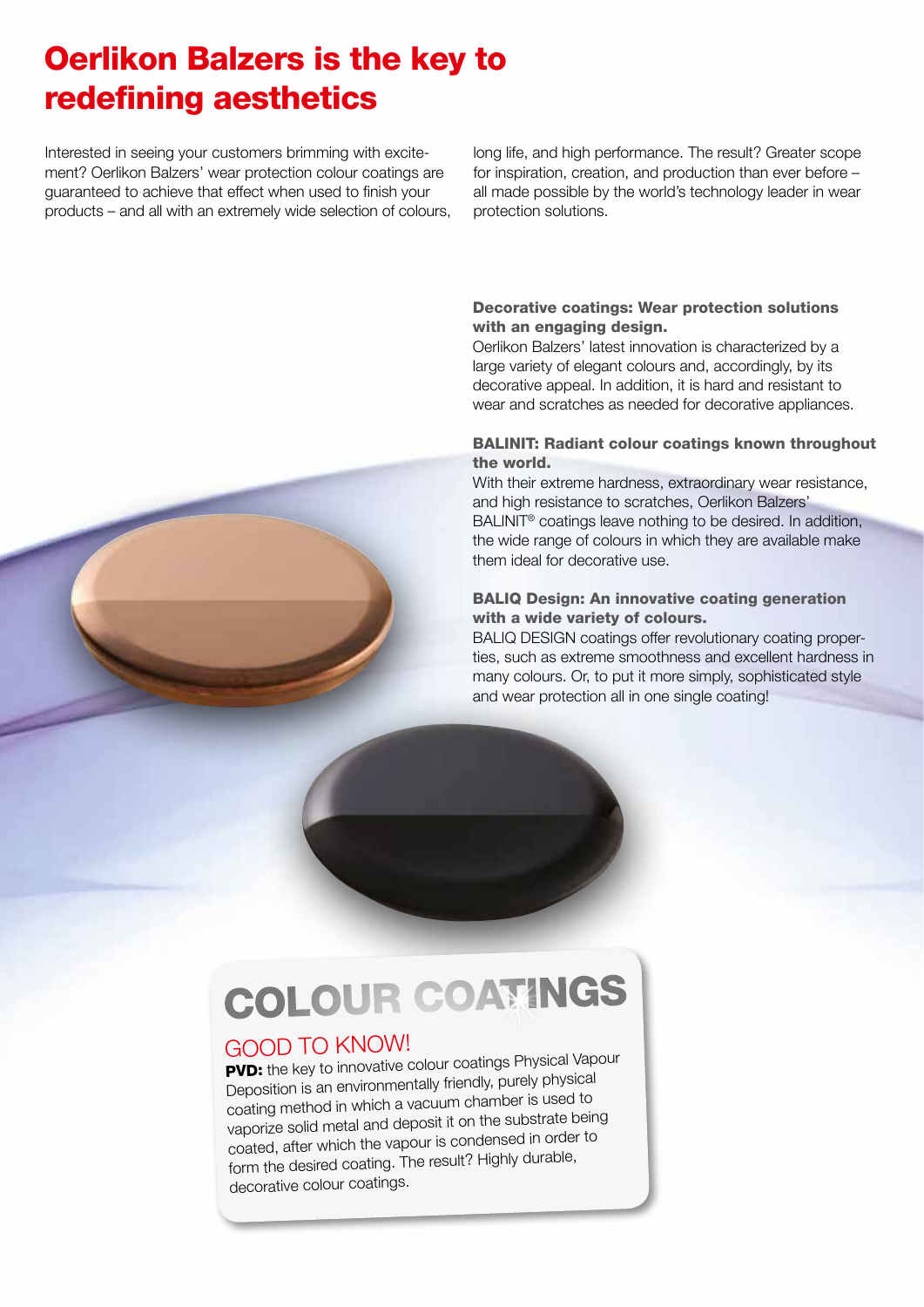## Exclusive colour variations that always hit the mark

Oerlikon Balzers offers wear protection coatings with a wide range of colours that is unrivalled in the industry, meaning that the perfect colour for your design and product ideas is always just around the corner. In addition, these coatings feature properties such as extreme hardness and a high resistance to abrasive wear and scratches.

### The exact colours you want.

Oerlikon Balzers can also formulate custom colours. Let us know what your specific needs are and we will get to work on the ideal solution for your application.



|                                                             | <b>Decorative coatings</b> | <b>BALINIT®</b> | <b>BALIQ™</b> |
|-------------------------------------------------------------|----------------------------|-----------------|---------------|
| <b>Hardness</b>                                             | $+ +$                      | $+ + +$         | $+ + +$       |
| Resistance to scratches                                     | ÷.                         | $+ +$           | $+ + +$       |
| Resistance to abrasive wear                                 | ÷                          | $+ +$           | $+ + +$       |
| Colours                                                     | $+ + +$                    | ÷.              | ٠             |
| Resistance to chemicals and to corrosion<br>caused by sweat | $+ +$                      | $+ +$           | $+ +$         |
| Hypoallergenic                                              | $+ +$                      | $+ +$           | $+ +$         |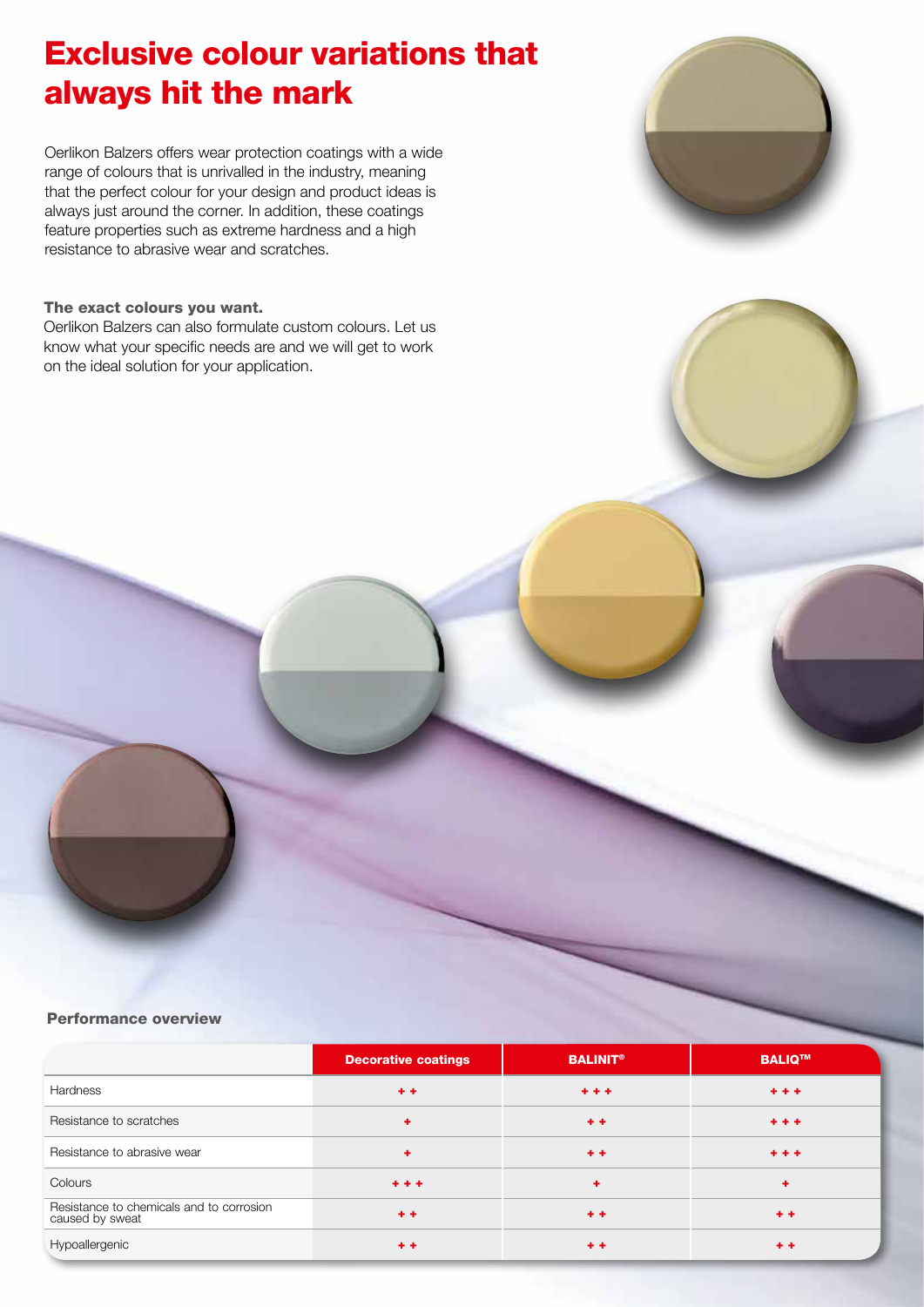

### Willi Birk, PoinTec CEO

"Oerlikon Balzers is always there for us when it comes to developing premium watch cases for Junkers – their expert know-how and innovative coating solutions have proven to be invaluable time and time again. As part of the services they provide for us, they coat samples for our prototype operations, always making sure to do it right and do it quickly. They're simply perfect!"

# Colour COATINGS

### GOOD TO KNOW!

A wide variety of substrates can be coated with a colour coating. Metalized plastics: ABS, PC, PC/ABS, PC/PBT etc. Metal: Stainless steel, aluminum, titanium alloys, aluminum alloys, etc.